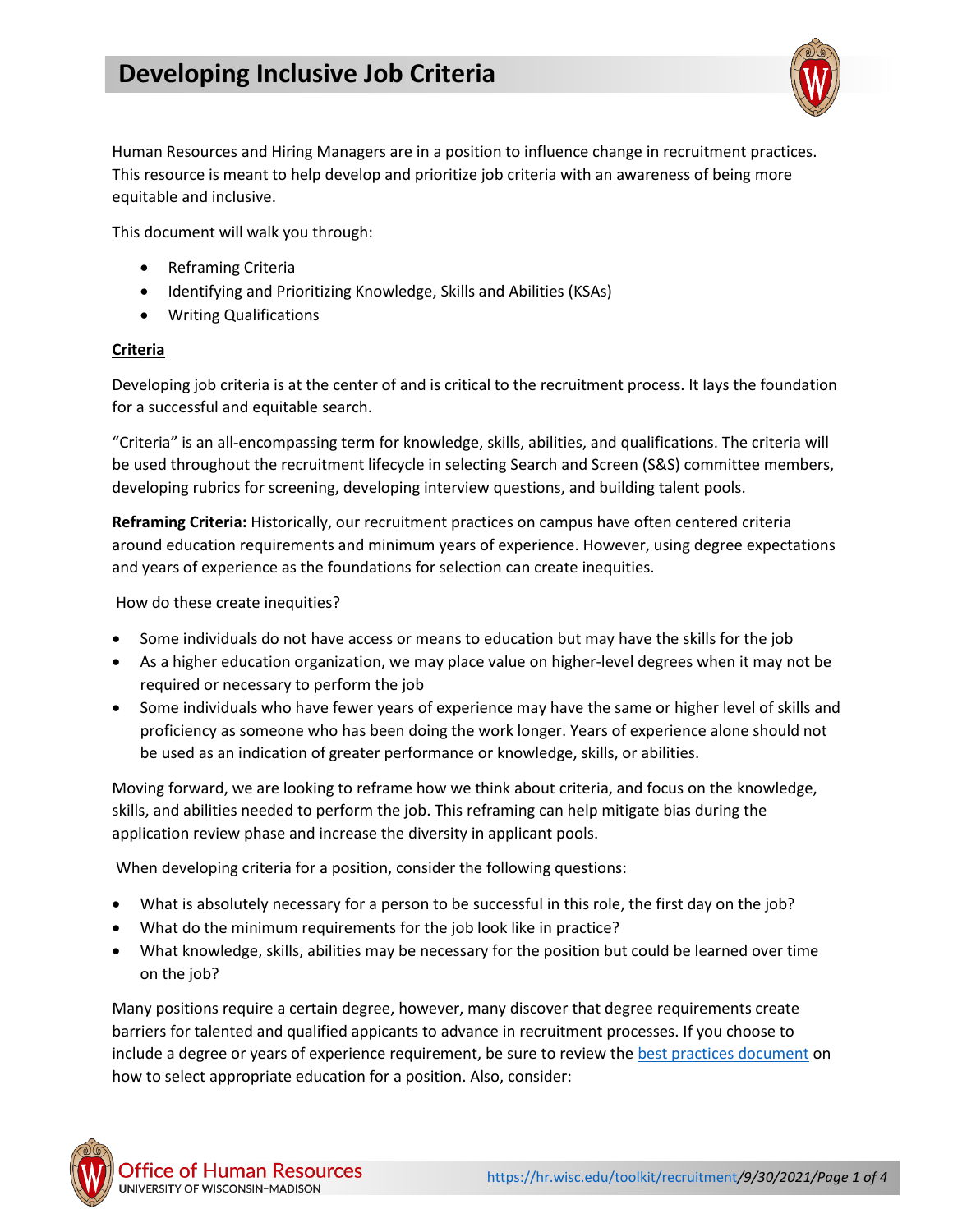# **Developing Inclusive Job Criteria**



- What knowledge, skills, and abilities do we expect someone who has this degree or years of experience to have?
	- o Is it crucial that they exist on day one?
	- o Can they be learned on the job?

## **How to identify your Knowledge, Skills, and Abilities (KSAs):**

Your Standard Job Description will document the core purpose and responsibilities of each job.

Review the core job responsibilities and identify what knowledge, skills, and abilities are required for each responsibility. You can start broadly and prioritize later.

- Knowledge Understanding of concepts
- Skills Capabilities and proficiencies
- Abilities Traits, talents or developed proficiencies a person brings to a task or situation

KSAs may be a combination of technical and relational skills.

- Technical skills also known as "hard skills." These are learned abilities acquired through practice and/or education.
	- o Examples: software program knowledge, proficiency in a language, programming languages
- Relational skills also known as "soft skills." These are personal habits or traits that shape how one works on their own or with others.
	- o Examples: communication, problem-solving, empathy

When writing KSAs, consider how the KSAs promote diversity, equity, and inclusion. For instance, often we see this requirement for a job:

• Candidate must demonstrate a commitment to Diversity, Equity, and Inclusion (DEI)

What does that look like? How would one assess this consistently and equitably across candidates?

Instead, consider the job duties and how DEI might show up as a knowledge, skill, or ability for that particular job. For instance, as a trainer a KSA might be:

- Engages key stakeholders and seeks multiple perspectives in the development of training material.
- Considers equity and access when developing materials and facilitating learning to ensure participants have equitable access to the learning environment.
- Demonstrates knowledge of assessing and addressing diverse audience needs and gaps, tailoring learning content and delivery accordingly.

# **O\*Net OnLine**

You can us[e O\\*Net OnLine](https://www.onetonline.org/) to search job titles, descriptions, and sample KSAs that can help you develop your KSAs.

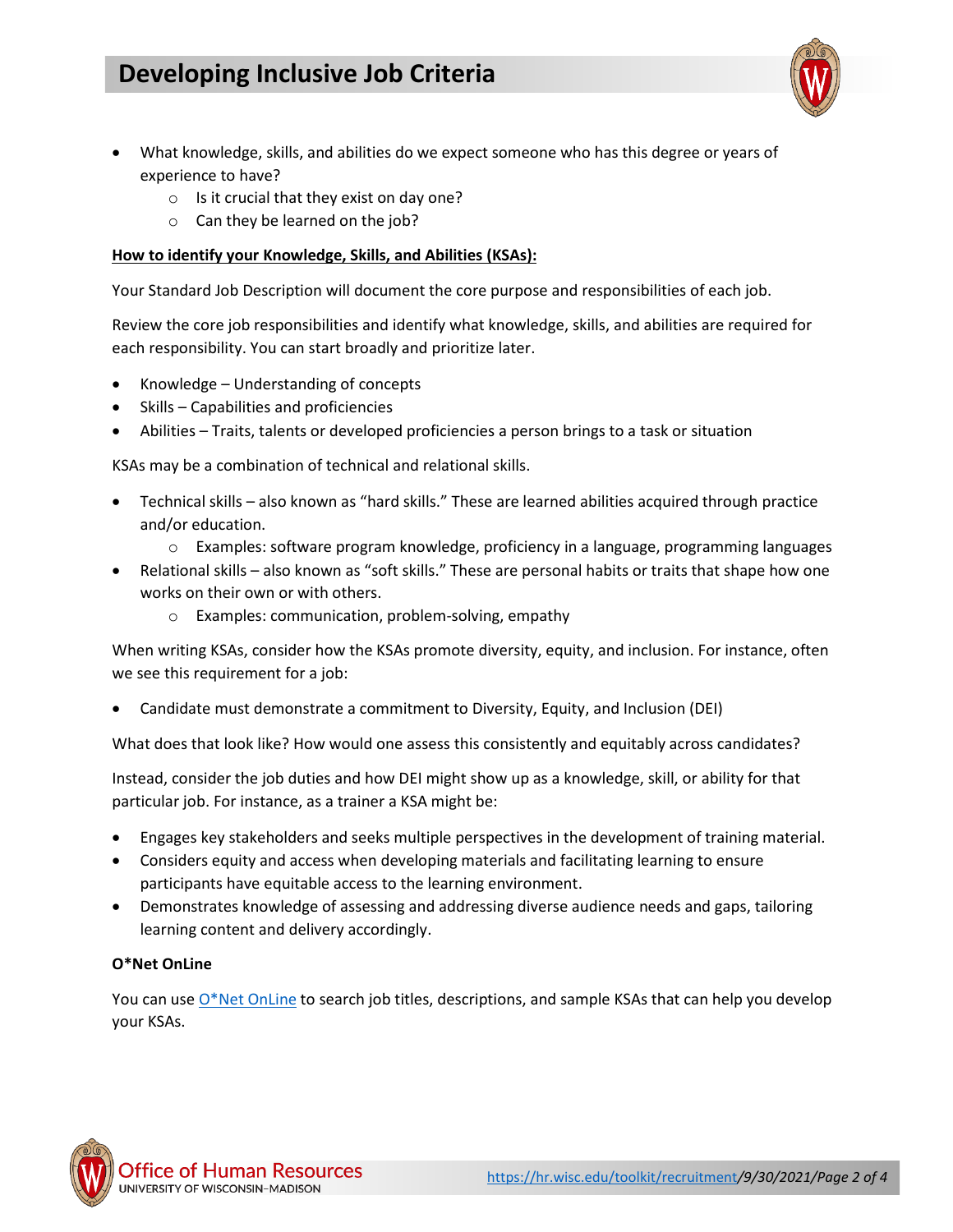

### **Prioritization**

Long lists of criteria tend to be exclusive and create barriers to potential applicants. Prioritize KSAs by determining which KSAs are *non-negotiable* for your recruitment, and focus on those items.

- Review your technical knowledge and relational skills requirements and determine if they are truly requirements. Consider:
	- o Is this KSA essential in fulfilling the core job responsibilities?
	- $\circ$  Is this KSA something an applicant must have before starting the job or is it something they can learn?

### **This tool can help prioritize your KSAs:**



Prioritizing Criteria: Decision Tree